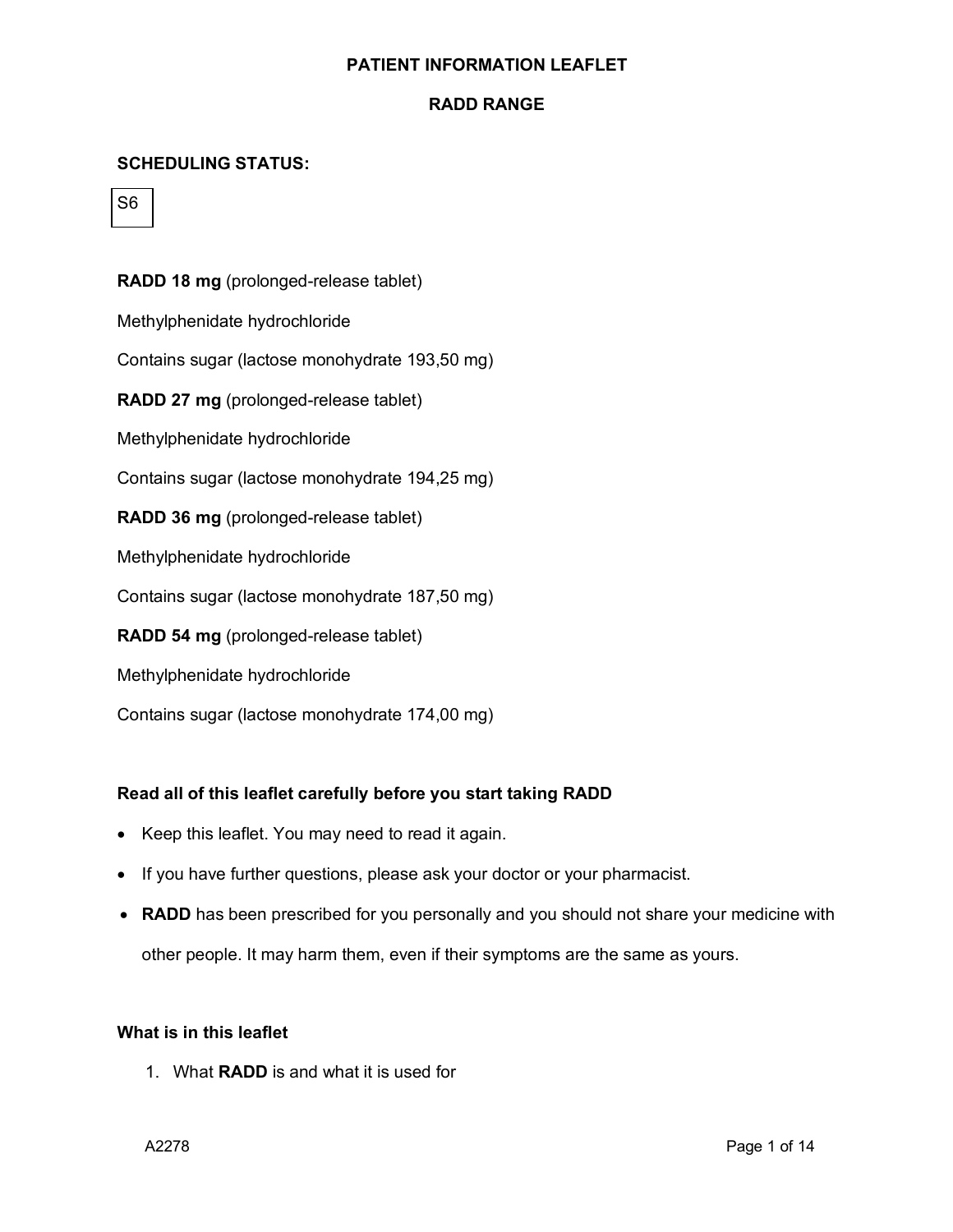### **RADD RANGE**

- 2. What you need to know before you use **RADD**
- 3. How to use **RADD**
- 4. Possible side effects
- 5. How to store **RADD**, contents of the pack and other information
- 6. Contents of the pack and other information

## **1. What RADD is and what it is used for**

**RADD** contains methylphenidate hydrochloride, one of a group of medicines called centrally acting sympathomimetics.

### **RADD** is used

- in children over the age of 6 years and adults in the treatment of Attention Deficit Hyperactivity Disorder (ADHD)
- only after trying treatments which do not involve medicines, such as counselling and behavioural therapy

**RADD** improves the activity of certain parts of the brain which are under-active. The medicine can help improve attention (attention span), concentration and reduce impulsive behaviour.

# **2. What you need to know before you take RADD**

### **Do not take RADD:**

- if you are hypersensitive (allergic) to methylphenidate hydrochloride or any of the other ingredients of **RADD** (see section 6)
- if you currently suffer from anxiety, tension and agitation as **RADD** may make these symptoms worse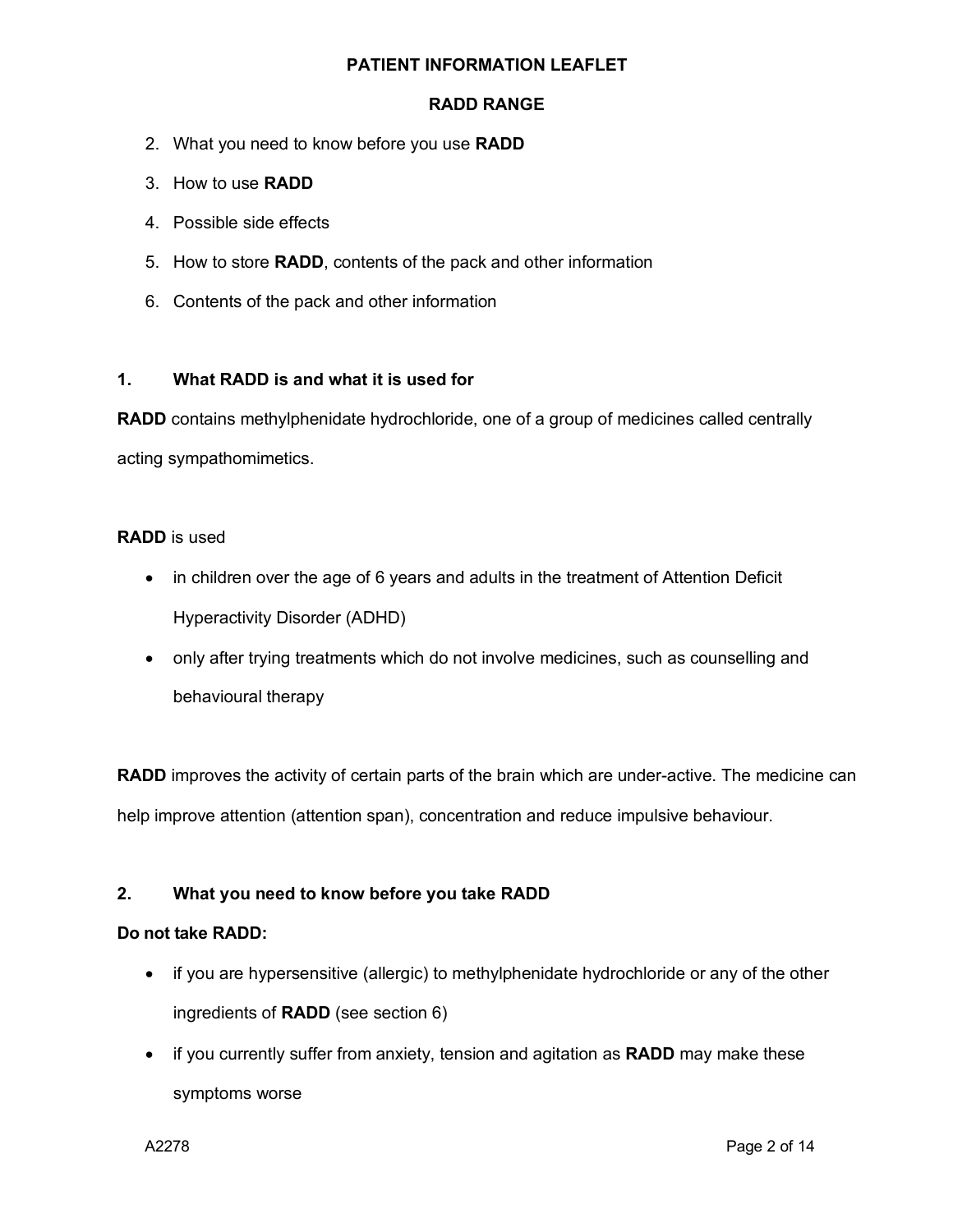### **RADD RANGE**

- if you have increased pressure in your eye (glaucoma)
- if you have a tumour of your adrenal gland (phaeochromocytoma)
- if you are currently taking or have taken within the last 14 days an antidepressant (known as a monoamine oxidase inhibitor) (see Other medicines)
- if you or anyone in your family has been diagnosed with Tourette's syndrome (sudden, brief, intermittent movements or sounds that you have no control over)
- if you have a thyroid problem
- if you have an eating problem when you do not feel hungry or want to eat such as anorexia nervosa
- if you have mental health problems such as a psychopathic or borderline personality problem, abnormal thoughts or visions or an illness called schizophrenia, signs of a severe mood problem such as feeling like killing yourself, severe depression, where you feel very sad, worthless and hopeless or mania, where you feel unusually excitable, overactive, and uninhibited
- if you have been diagnosed with Bipolar disorder and the symptoms are not properly controlled
- if you have very high blood pressure or narrowing of the blood vessels, which can cause pain in the arms and legs
- if you have ever had heart problems such as a heart attack, uneven heartbeat, pain and discomfort in the chest, heart failure, heart disease or were born with a heart problem
- if you are pregnant or breastfeeding your baby

### **Warnings and precautions**

• **RADD** treatment is not indicated in all children with ADHD. Your doctor will decide if your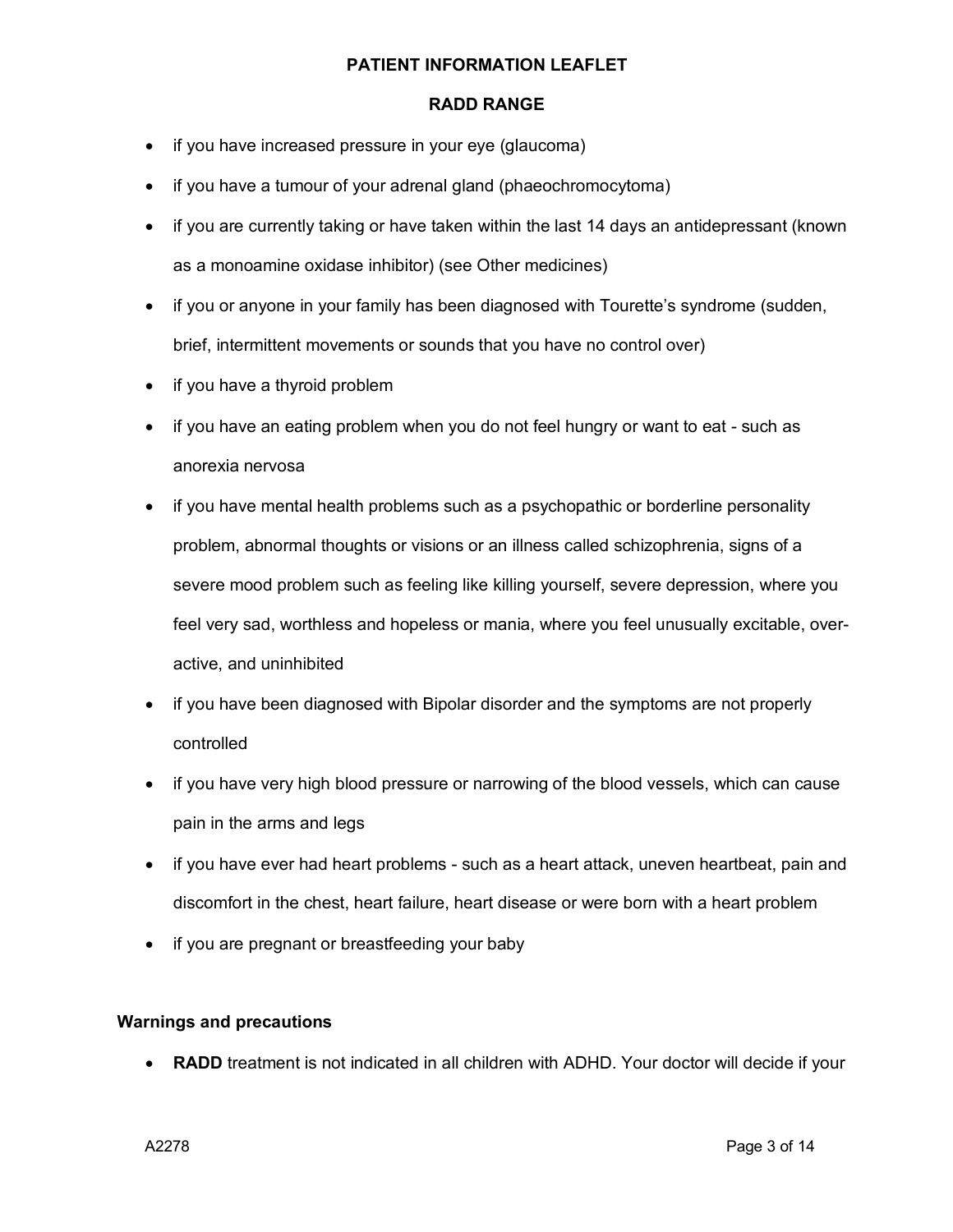### **RADD RANGE**

child should use this medicine, based on a very thorough assessment of the severity and how long your child's symptoms are in relation to their age.

- **RADD** is not for use in children under 6 years of age and in elderly patients (over 65 years)
- **RADD** does not have to be taken forever. Treatment will generally stop after puberty.

Take special care with **RADD**:

- if you have high blood pressure as **RADD** could worsen this condition
- if you have a heart problem as **RADD** could worsen the condition and result in unwanted side effects
- if you are at risk of any condition that may affect the blood vessels of the brain (stroke or mini-stroke, are taking medicine to increase your blood pressure) your doctor will request to see you on a frequent basis for a check-up
- if you have hard-to-control, repeated twitching of any parts of the body or you repeat sounds and words as **RADD** may make these conditions worse
- if you currently suffer from depression or fatigue (extreme tiredness/weakness) as **RADD** may worsen these conditions
- if you have a mental health problem as **RADD** may increase the symptoms
- if you suffer from any of the following whilst taking **RADD** as your dosage may need to be adjusted or discontinued: mood swings (from being manic to being depressed - called bipolar disorder); starting to be aggressive or hostile, or your aggression gets worse seeing, hearing or feeling things that are not there (hallucinations); believing things that are not true (delusions); feeling unusually suspicious (paranoia); feeling agitated, anxious or tense; feeling depressed or guilty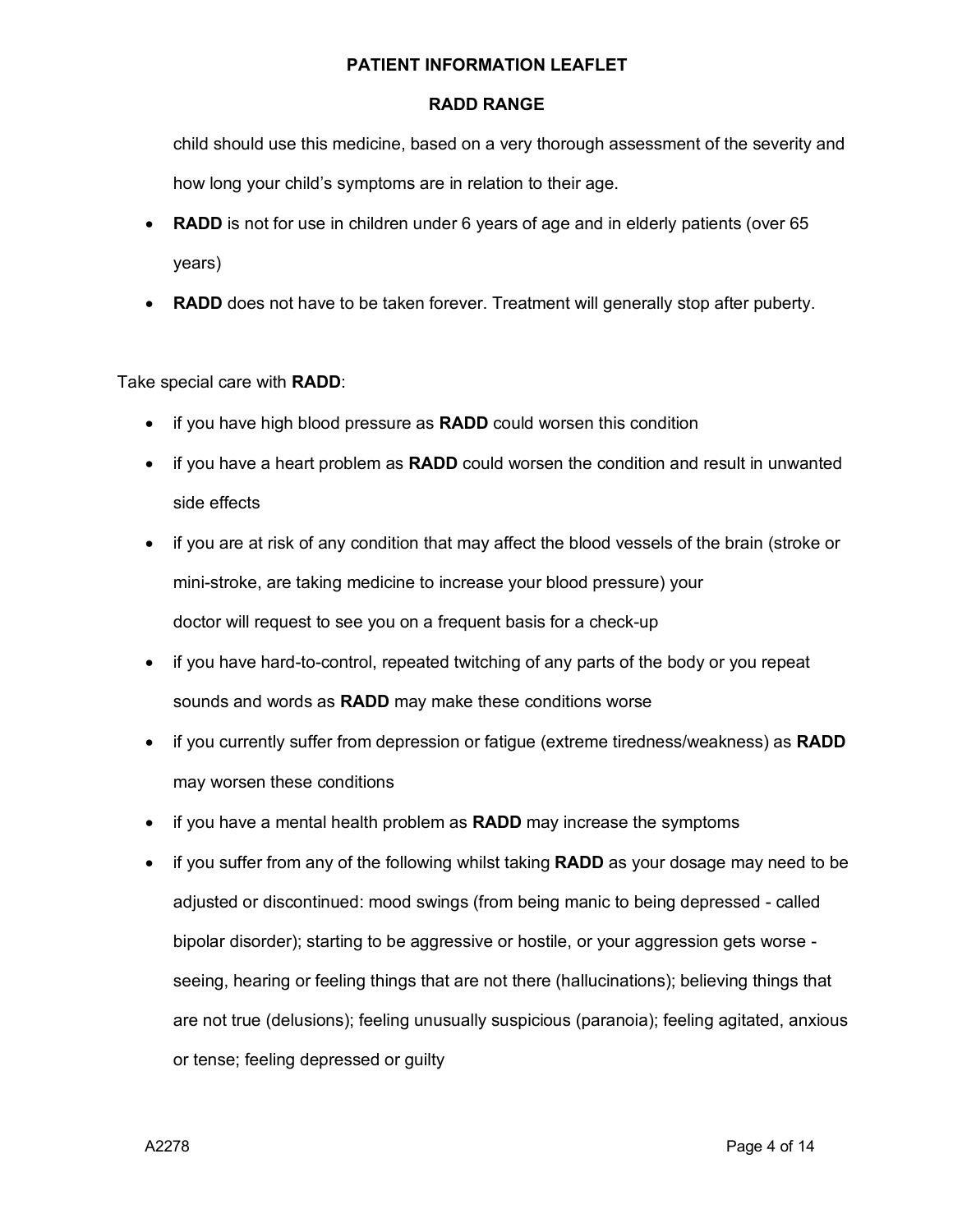### **RADD RANGE**

- if you have ever abused or been dependent on alcohol, prescription medicines or street drugs as this could result in serious heart adverse effects
- if you have had fits (seizures, convulsions, epilepsy) or any abnormal brain scans (EEGs) as **RADD** may make these conditions worse
- if you have thoughts about killing yourself or harming yourself whilst taking **RADD** it is imperative you contact your doctor immediately
- if you experience problems with your vision (blurred vision, distortion)
- if you are taking antidepressants as they may affect the way **RADD** works
- if you have a problem with swallowing in general, or swallowing whole tablets as **RADD** tablets have to be swallowed whole
- if you have a narrowing or blockage of your gut or food-pipe
- if you need to have blood screening tests for drug use, as **RADD** may give a positive result
- when taking **RADD,** adolescent and adult males may unexpectedly experience prolonged erections. This may be painful and can occur at any time, contact your doctor if this occurs

Your doctor will request tests before and during your treatment with **RADD**, this is to monitor how

### **RADD** affects you.

**RADD** should be taken in the morning, before or after a meal.

### **Children and adolescents:**

• if your child is not growing or gaining height or weight as expected as **RADD** treatment may need to be interrupted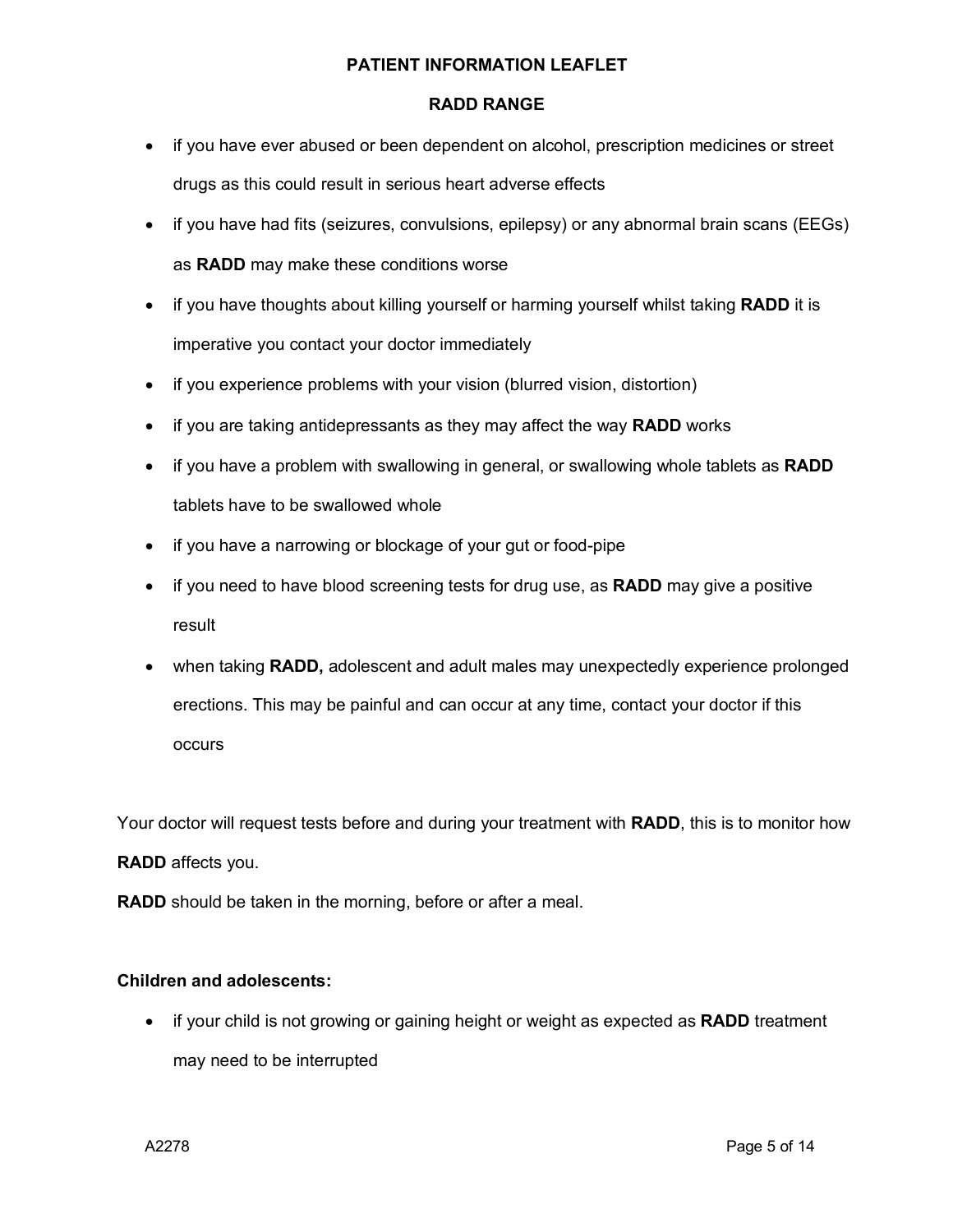### **RADD RANGE**

Children and adolescents on long-term treatment (longer than 12 months) will have their weight and growth monitored by the doctor.

### **Other medicines and RADD**

Always tell your healthcare provider if you are taking any other medicine. (This includes complementary or traditional medicines.)

- Medicines used to reduce or increase blood pressure, as **RADD** may affect the way these medicines work (see Take special care with **RADD**).
- Medicines to thin the blood (warfarin), as **RADD** may affect the way these medicines work.
- Alcohol or medicines containing alcohol, as this may affect the way **RADD** works and result in unwanted side effects.
- Certain types of anaesthetic you should not take **RADD** on the day of your surgery if a certain type of anaesthetic is used. This is because there is a chance of a sudden rise in blood pressure during the operation.
- Clonidine (used to treat high blood pressure, ADHD, anxiety and pain), as this may result in serious side effects.
- Medicines for depression (such as chlorpromazine, haloperidol and lithium), as these medicines may affect the way **RADD** works and could result in unwanted side effects.
- Disulfiram (used in the treatment of alcoholism) may affect the way **RADD** works.
- Medicines for severe mental health problems, as this may result in serious side effects.
- Medicines for epilepsy (such as ethosuximide, phenobarbital, phenytoin, primidone), as **RADD** may affect the way these medicines work.
- Medicines used to control the acidity of the urine, as the may affect the way **RADD** works.
- Medicines to increase blood pressure may affect the way these medicines work.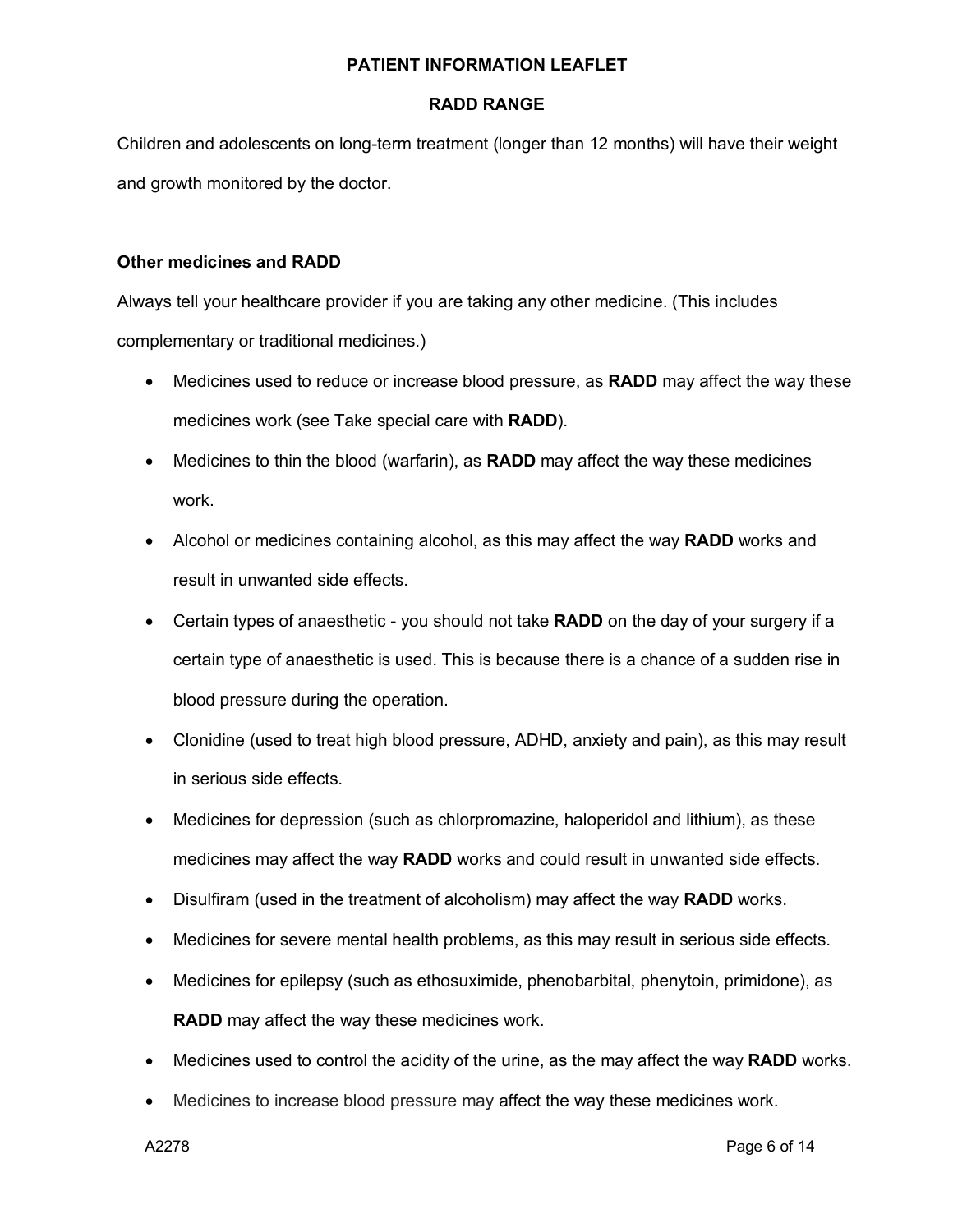## **RADD RANGE**

• Medicines for diarrhoea that contain furazolidone, procarbazine (used together with other chemotherapy medicines), selegiline (used in the treatment of Parkinson's disease).

### **RADD with food, drink and alcohol**

**RADD** should be taken in the morning, and can be taken with or without food.

Do not drink alcohol while taking **RADD**. Alcohol may make the side effects of this medicine worse. Remember that some foods and medicines contain alcohol.

### **Pregnancy and breastfeeding and fertility**

If you are pregnant or breastfeeding your baby, think you may be pregnant or are planning to have a baby, please consult your doctor, pharmacist or other healthcare professional for advice before using **RADD**.

Do not take **RADD** if you are pregnant or breastfeeding your baby as it is not known if **RADD** will harm your baby.

# **Driving and using machines:**

Since **RADD** may cause vision changes including blurred vision, drowsiness and dizziness you should use caution before driving or operating machinery until you know how **RADD** affects you. It is not always possible to predict to what extent **RADD** may interfere with the daily activities of a patient. Patients should ensure that they do not engage in the above activities until they are aware of the measure to which **RADD** affects them.

### **RADD contains lactose monohydrate**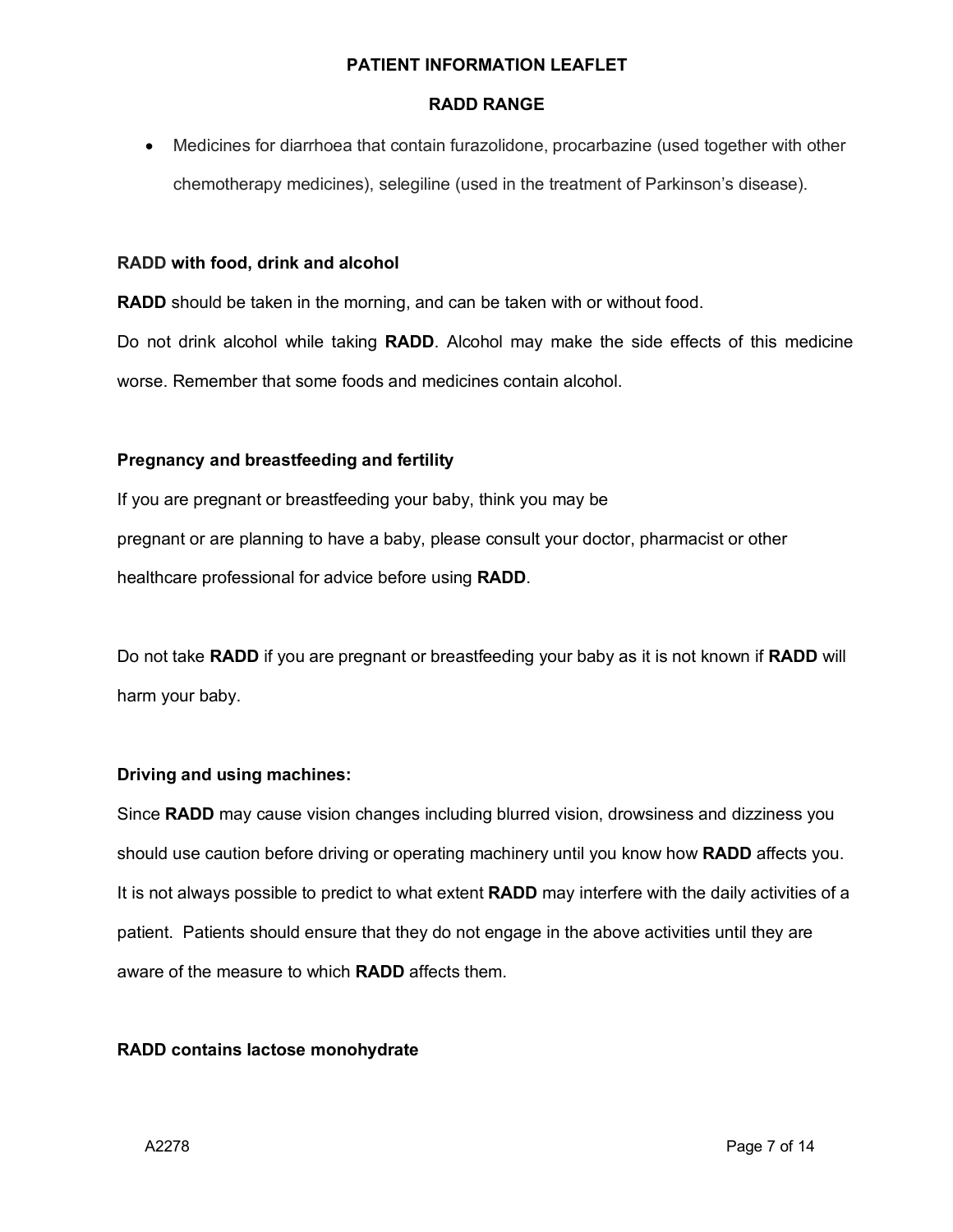### **RADD RANGE**

**RADD** contains lactose. If you have been told by your doctor that you have an intolerance to some sugars, contact your doctor before taking **RADD**.

**RADD** contains lactose which may have an effect on the control of your blood sugar if you have diabetes mellitus.

### **3. How to take RADD**

Do not share medicines prescribed for you with any other person.

Always use **RADD** exactly as your doctor has instructed you. You should check with your doctor or pharmacist if you are unsure.

**RADD** should not be used in children under the age of 6 years.

**RADD**, being a prolonged-release tablet, is taken once daily, in the morning, with or without food.

**RADD** must be swallowed whole with adequate liquid and must not be chewed, divided or crushed.

Your doctor will prescribe a dose suitable to you, starting you on the lowest dose and increasing the dose slowly (once a week) should this be required.

The maximum daily dosage of **RADD** is 54 mg in children aged 6 to 13 years; 72 mg in adolescents aged 13 to 18 years and 108 mg in adults.

The usual dose is: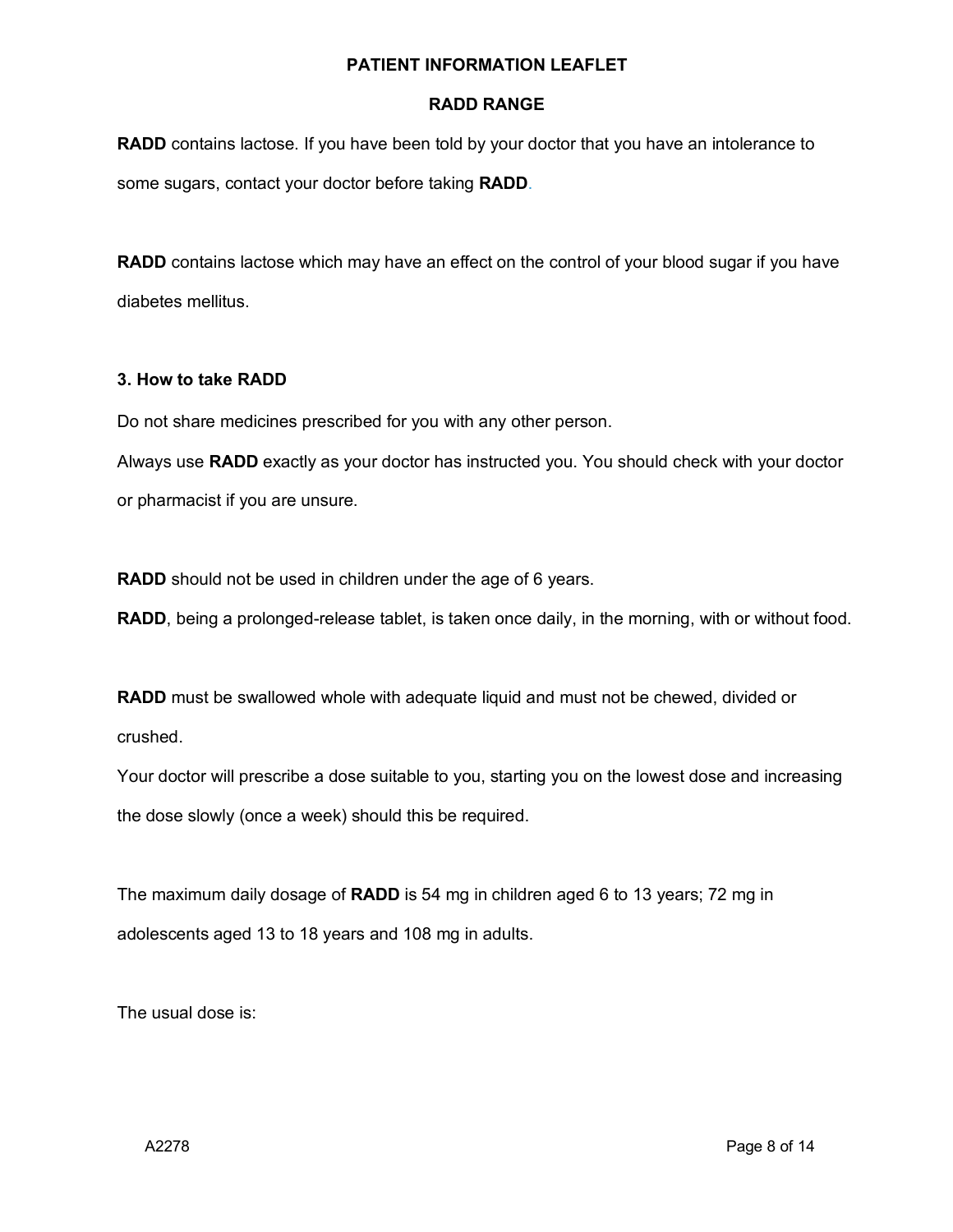### **RADD RANGE**

## *Patients new to RADD:*

The recommended starting dose of **RADD** for patients who are not currently taking **RADD** is 18 mg once daily for children and adolescents, and 18 or 36 mg once daily for adults.

# *Patients currently taking another medicine containing Methylphenidate hydrochloride,*

# *twice or three times daily:*

If you are changing from your current ADHD medicine (that you take two or three times a day) to **RADD**, your doctor will prescribe a starting dose suitable to you and gradually increase the dose if required.

# *Long-term treatment:*

If you are undergoing long-term treatment (longer than 12 months), your doctor will discontinue your treatment from time to time to monitor your progress.

Always take/use **RADD** exactly as described in this leaflet or as your doctor/ pharmacist or nurse has told you. Check with your doctor/pharmacist or nurse if you are not sure.

Your doctor will tell you how long your treatment with **RADD** will last. Do not stop treatment early because the ADHD symptoms may come back or unwanted effects such as depression may appear.

If you have the impression that the effect of **RADD** is too strong or too weak, tell your doctor or pharmacist.

# **If you take more RADD than you should:**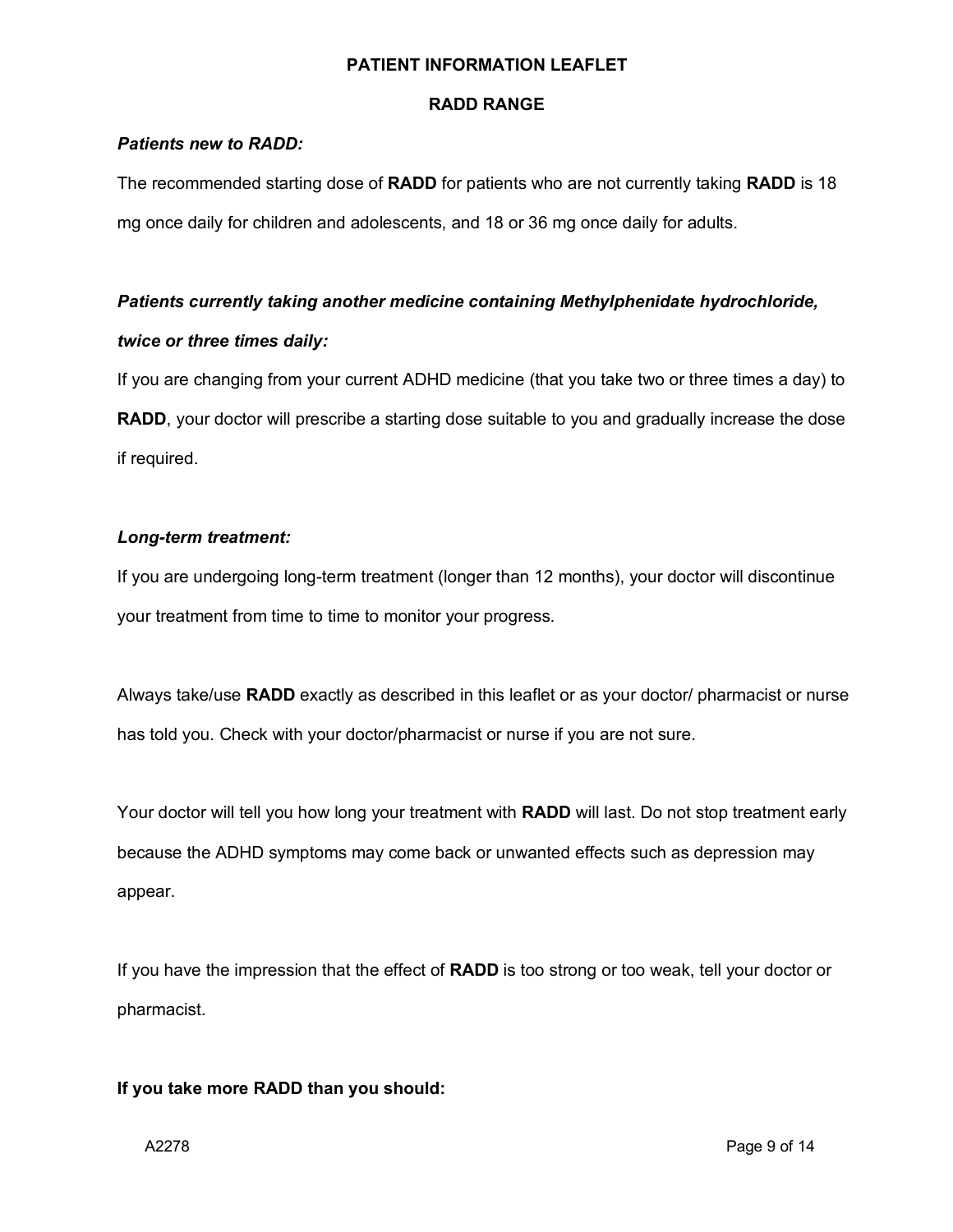### **RADD RANGE**

In the event of overdosage, consult your doctor or pharmacist. If neither is available, contact the nearest hospital or poison control centre.

Symptoms of overdose may include:

Vomiting, feeling agitated, shaking, increased uncontrolled movements, muscle twitching, fits (may be followed by coma), depression, confusion, seeing, feeling or hearing things that are not real (hallucinations), sweating, flushing, headache, high fever, changes in heart beat (slow, fast or uneven), high blood pressure, dilated pupils and dry nose and mouth.

# **If you forget to take/use RADD:**

If you forget to take **RADD**, take a dose as soon as you remember, then continue to take **RADD** at the usual times. Do not take a double dose to make up for forgotten individual doses.

# **If you stop taking RADD**

It is important that you continue the course of treatment even if you begin to feel better after a few days. If you suddenly stop taking this medicine, the ADHD symptoms may come back or unwanted effects such as depression may appear.

Your doctor may want to gradually reduce the amount of **RADD** taken each day, before stopping it completely.

### **4. Possible side effects**

**RADD** can have side effects.

Not all side effects reported for **RADD** are included in this leaflet. Should your general health worsen, or if you experience any untoward effects while using **RADD**, please consult your doctor, pharmacist or other healthcare professional for advice.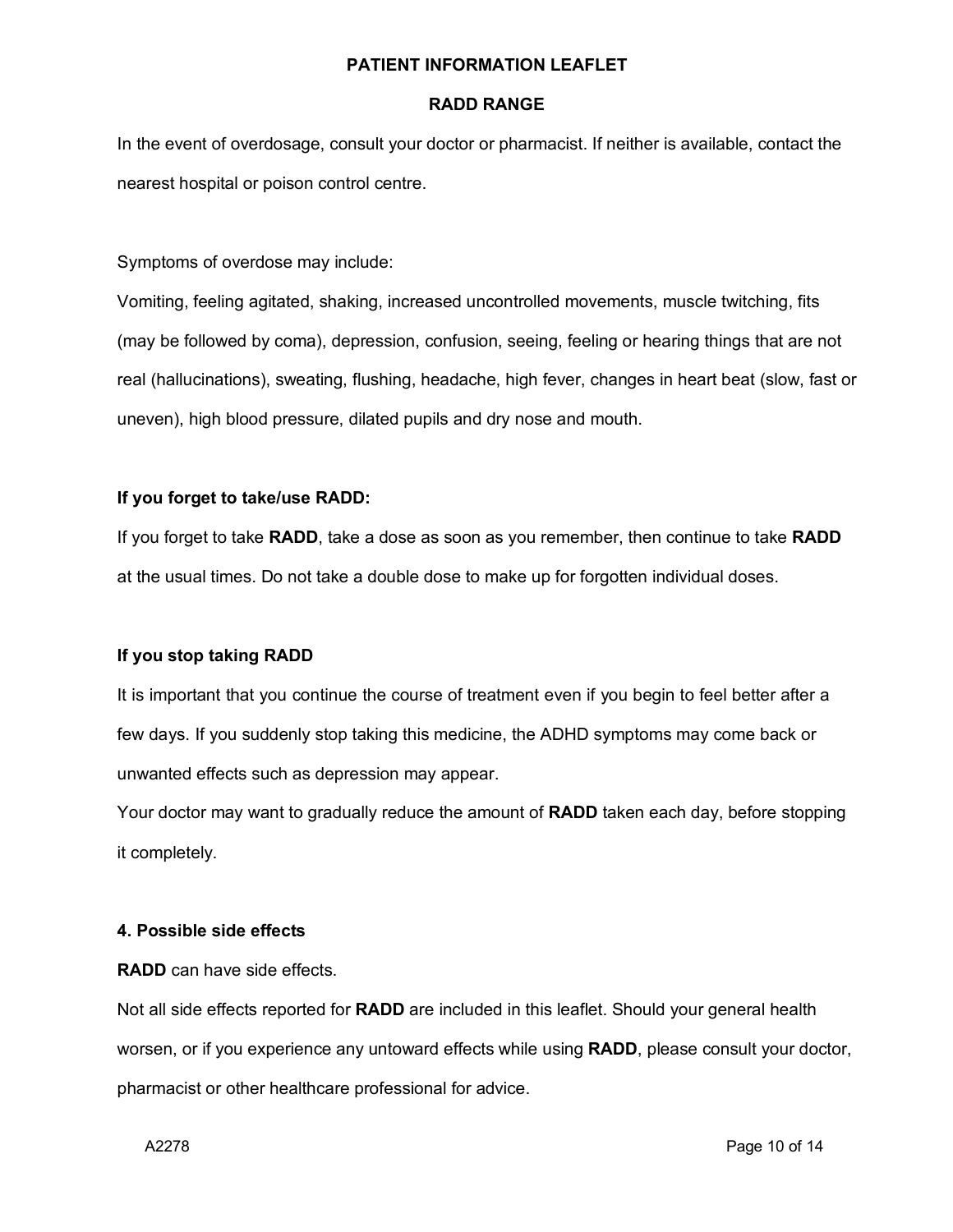### **RADD RANGE**

If any of the following happens, stop using **RADD** and tell your doctor immediately or go to the casualty department at your nearest hospital:

- swelling of the hands, feet, ankles, face, lips, mouth or throat, which may cause difficulty in swallowing or breathing
- rash or itching
- seizures

These are all very serious side effects. If you have them, you may have had a serious allergic reaction to **RADD**. You may need urgent medical attention or hospitalisation.

Tell your doctor immediately or go to the casualty department at your nearest hospital if you notice any of the following:

- uneven heartbeat (palpitations), increased, irregular or fast heartbeat (tachycardia), slower than normal heartbeat (bradycardia)
- mood changes or mood swings or changes in personality, confusion, depression, anxiety, aggression, delusions, abnormal behaviour, mood-swings
- thinking about or feeling like killing yourself
- hallucinations (hearing voices or seeing things which are not there), believing things that are not true or being suspicious
- uncontrolled speech and body movements (Tourette's), seizures (fits), tremors
- feeling unusually excited, over-active and un-inhibited (mania)
- chest pain, swelling of the face, fluid accumulation in the lungs
- severe heart rhythm problems that may be life threatening (ventricular fibrillation),
- abnormal or deterioration of brain function, the occurrence of confusion, altered level of consciousness, coma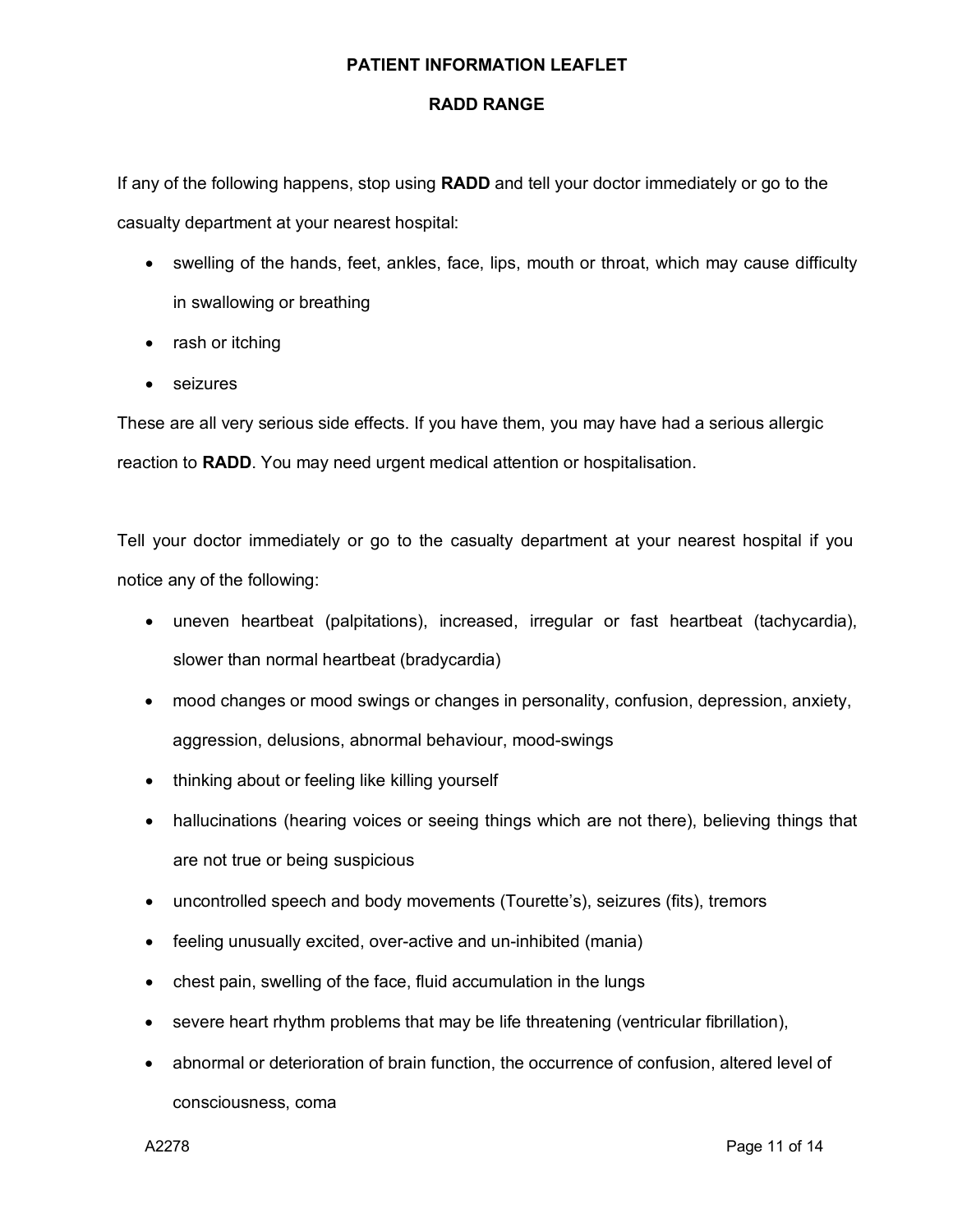### **RADD RANGE**

- decrease in number of blood cells (red cells, white cells and platelets) which can make you more likely to get infections, and make you bleed and bruise more easily
- sudden increase in body temperature, very high blood pressure and severe convulsions (Neuroleptic Malignant Syndrome)
- medicine dependence
- prolonged erections, sometimes painful or an increased number of erections
- blood in the urine, passing more urine than is normal

These are all serious side effects. You may need urgent medical attention.

Tell your doctor if you notice any of the following:

Frequent side effects:

- lack of interest or concern, feeling nervous, sleep disturbances (insomnia)
- headache, dizziness, drowsiness
- joint pain, muscle tightness, muscle cramps
- vision disorder, loss of balance (vertigo)
- problems with sex drive, inability to develop or maintain an erection
- skin conditions ranging from a rash, hair loss, hives, itchy skin
- loss of appetite or decreased appetite, weight loss, anorexia
- feeling unusually sleepy or drowsy, feeling tired, tingling feeling, prickling, or numbness of the skin (pins and needles)
- cough, sore throat or nose and throat irritation, inflammation of sinuses
- high blood pressure
- feeling weak, movements which you cannot control, being unusually active, feeling aggressive, agitated, anxious, depressed, irritable, tense, jittery and abnormal behaviour, clenching or grinding your teeth, feeling of panic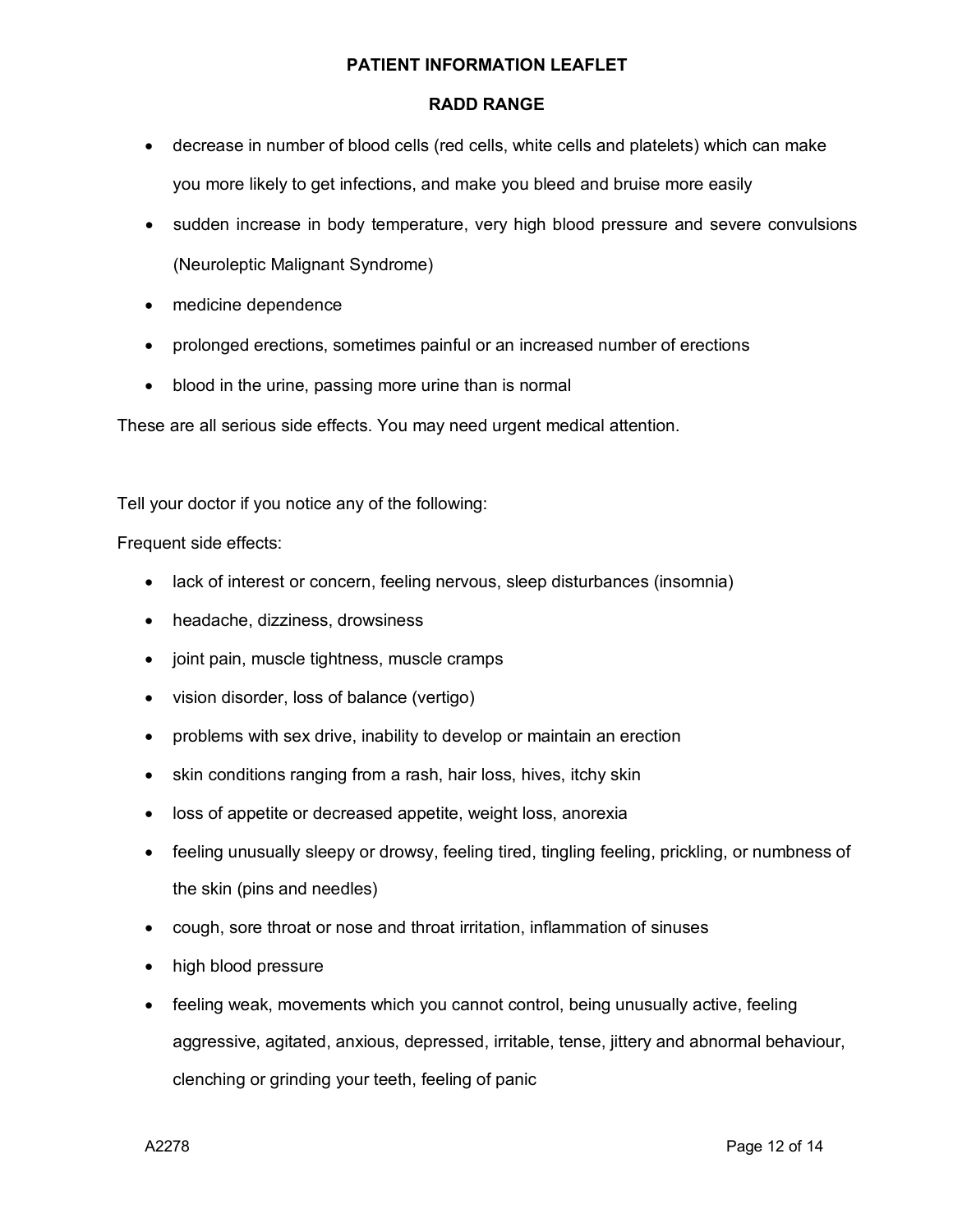### **RADD RANGE**

• upset stomach or indigestion, stomach pain, diarrhoea, nausea, stomach discomfort and vomiting, dry mouth, thirst

Less frequent side effects:

- bruising, and slow blood clotting after injury, excessive bleeding
- anger, feeling restless or tearful, talking too much, excessive awareness of surroundings, repetitive actions
- blurred vision, dry eye, vision changes, double vision
- chest pain and discomfort, hot flush
- difficulty breathing, cold
- constipation
- abnormal liver function (clay coloured stool, dark urine, itching, loss of appetite, yellow eyes or skin)
- skin conditions causing blisters and peeling
- muscle pain, muscle twitching, muscle cramps
- enlarged breast tissue in males

The following side effects have been reported but the frequency for them to occur is not known:

- diliation of the pupil of the eye
- cold and discoloured fingers and toes (Raynaud's syndrome)
- high fever

If you notice any side effects not mentioned in this leaflet, please inform your doctor or pharmacist.

### **Reporting of side effects**